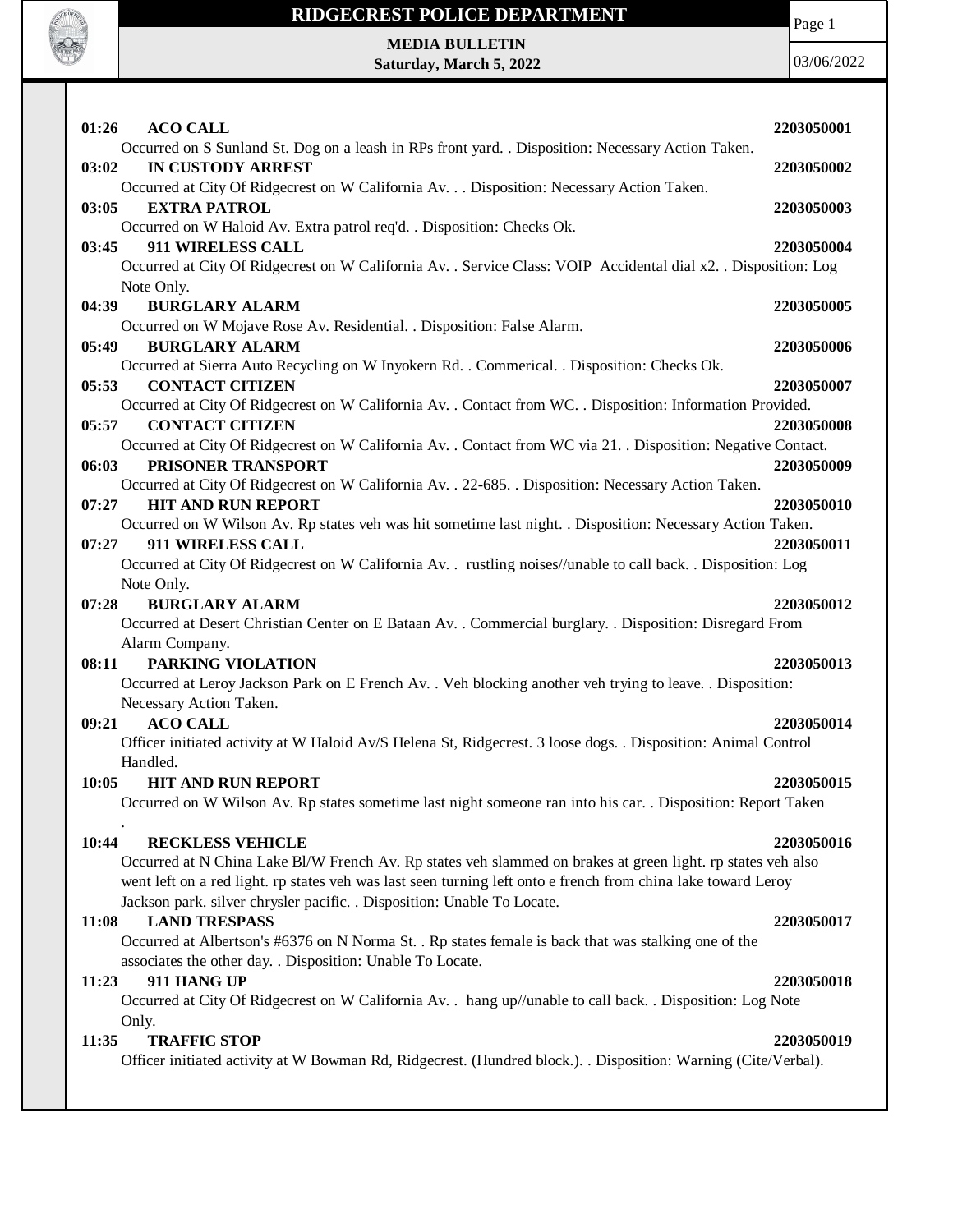

**MEDIA BULLETIN Saturday, March 5, 2022** Page 2

03/06/2022

| 11:36<br><b>INFORMATION</b>                                                                                                                                         | 2203050020 |
|---------------------------------------------------------------------------------------------------------------------------------------------------------------------|------------|
| Occurred at City Of Ridgecrest on W California Av. Disposition: Information Received.                                                                               |            |
| <b>GENERIC FIRE CALL/NOT SPECIFIED</b><br>11:37                                                                                                                     | 2203050021 |
| Occurred on N Gold Canyon Dr. Service Class: VOIP rp needs to get ahold of fire department due to a fire in                                                         |            |
| the playground. . Disposition: Referred To Other Agency.                                                                                                            |            |
| 11:42<br><b>WELFARE CHECK</b>                                                                                                                                       | 2203050022 |
| Occurred on W Upjohn Av. neighbor came over asking for help. . Disposition: Referred To Other Agency.                                                               |            |
| <b>WELFARE CHECK</b><br>12:05                                                                                                                                       | 2203050023 |
| Occurred on W Upjohn Av. rp states mother has dementia and is out of control. . Disposition: Referred To                                                            |            |
| Other Agency.                                                                                                                                                       |            |
| 12:21<br><b>LAND TRESPASS</b>                                                                                                                                       | 2203050024 |
| Occurred at Albertson's #6376 on N Norma St. . Rp states female is back in the store and she just walked past                                                       |            |
| the beer section. . Disposition: Gone Prior to Arrival.                                                                                                             |            |
| <b>CONTACT CITIZEN</b><br>13:05                                                                                                                                     | 2203050025 |
| Occurred on S Garth St. CALL RP//rp states owner of property is kicking them out. rp has questions on what                                                          |            |
| to do. . Disposition: Information Provided.<br><b>CONTACT CITIZEN</b>                                                                                               |            |
| 13:18                                                                                                                                                               | 2203050026 |
| Occurred at City Of Ridgecrest on W California Av. . CALL RP//rp states she possibly has information<br>regarding case 22-685. . Disposition: Information Received. |            |
| PROPERTY DAMAGE ONLY TC<br>13:22                                                                                                                                    | 2203050027 |
| Occurred at Walmart Supercenter on E Bowman Rd. . 2 veh//grocery side//dodge grand caravan and ford                                                                 |            |
| edge. . Disposition: Log Note Only.                                                                                                                                 |            |
| 13:35<br><b>ACO CALL</b>                                                                                                                                            | 2203050028 |
| Officer initiated activity at Albertson's #6331, S China Lake Bl, Ridgecrest. . Disposition: Animal Control                                                         |            |
| Handled.                                                                                                                                                            |            |
| <b>CONTACT CITIZEN</b><br>13:45                                                                                                                                     | 2203050029 |
| Occurred on S Porter St. Rp states she was leaving to go get food for her daughter and she hit something                                                            |            |
| when she was backing out. . Disposition: Necessary Action Taken.                                                                                                    |            |
| <b>ACO CALL</b><br>13:47                                                                                                                                            | 2203050030 |
| Officer initiated activity at S Downs St/S China Lake Bl, Ridgecrest. . Disposition: Animal Control Handled.                                                        |            |
| 13:54<br><b>INFORMATION</b>                                                                                                                                         | 2203050031 |
| Occurred at City Of Ridgecrest on W California Av. Disposition: Information Provided.                                                                               |            |
| 14:27<br><b>MEDICAL AID</b>                                                                                                                                         | 2203050032 |
| Occurred on N Nevada St. ambulance request. . Disposition: Referred To Other Agency.                                                                                |            |
| 14:59<br><b>ACO CALL</b>                                                                                                                                            | 2203050033 |
| Officer initiated activity at Sands Mobile Home Park, W Ridgecrest Bl, Ridgecrest. 2 loose dogs. . Disposition:                                                     |            |
| Animal Control Handled.                                                                                                                                             |            |
| 16:06<br><b>CONTACT CITIZEN</b><br>Occurred at City Of Ridgecrest on W California Av. . CALL RP//rp states the person that lives across from him                    | 2203050034 |
| is cutting plants down in his yard. rp was advised by several people that he needed to call the police                                                              |            |
| Disposition: Information Provided.                                                                                                                                  |            |
| <b>CONTACT CITIZEN</b><br>16:08                                                                                                                                     | 2203050035 |
| Occurred at City Of Ridgecrest on W California Av. . RP IN LOBBY//rp requesting to speak to an officer                                                              |            |
| regarding her son. . Disposition: Information Provided.                                                                                                             |            |
|                                                                                                                                                                     |            |
|                                                                                                                                                                     |            |
|                                                                                                                                                                     |            |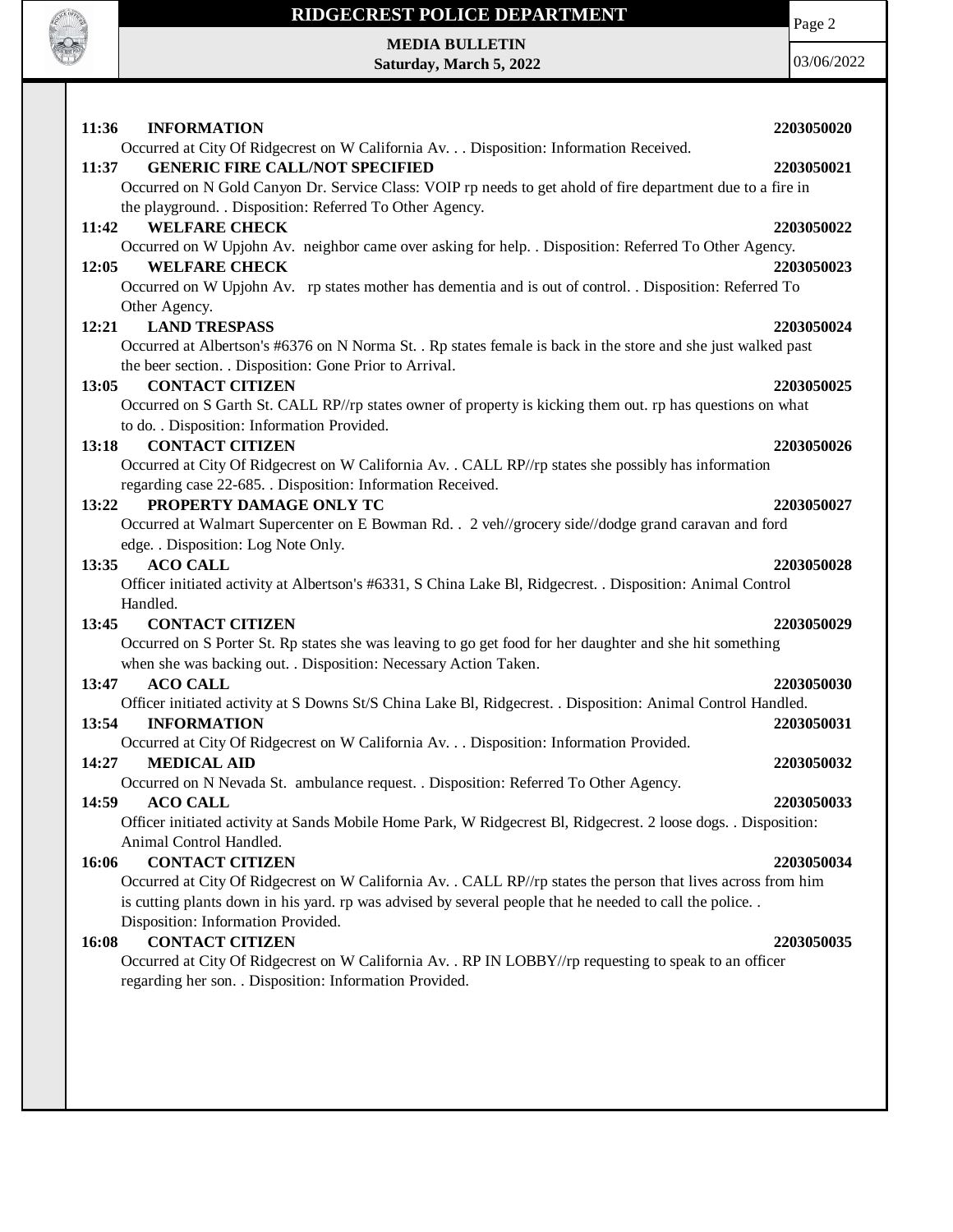

**17:03 SUSPICIOUS PERSON 2203050036**

**MEDIA BULLETIN Saturday, March 5, 2022** 03/06/2022

Page 3

#### Occurred on N Sahara Dr. Rp states WMA black hoodie and pair of jeans was messing with her cable box//rp states subj had a long board skateboard. rp states when she approached the subj he stated that he was with mediacom but had no badge or truck. when rp told him she was going to call the police he left sb on sahara toward kashmir. . Disposition: Gone Prior to Arrival. **17:25 WARRANT ARREST 2203050037** Occurred at Santiago Ridgecrest Estates on W Ward Av. . Rp states child's father has been drinking all day and hasn't slept. rp states he is throwing things and breaking things. SA/Lopez, James Jay 09/20/1995 WNO/RM054962A Chg/PC 273.6(A) Bail/5K Supp to 21-1496 Cited/Rel'd on scene DVIR/Altic, Amanda and Lopez, James/Former Dating/Former Cohab/One child in common/Arguing over male being HBD. . Disposition: Arrest Made. **17:41 VANDALISM REPORT 2203050038** Occurred on W Iowa Av. Cellular E911 Call: Service Class: WPH2 RP stated a veh with a bunch of kids drove by and thew something through her husbands truck window/Unk veh desc/Unk DOT. . Disposition: Log Note Only. **17:49 RECKLESS VEHICLE 2203050039** Occurred at Car Wash 1 on W Haloid Av. . Orange/Red BMW older model/Doing doughnuts in the street/LS headed S on China Lake. . Disposition: Gone On Arrival. **17:54 FOLLOW UP 2203050040** Officer initiated activity at N Wayne St, Ridgecrest. . Disposition: Follow Up Completed. **18:01 ACO CALL 2203050041** Occurred on S Porter St. 2 Dogs in the RPs yard/Dogs aren't confined. . Disposition: Gone On Arrival. **18:03 CONTACT CITIZEN 2203050042** Occurred at City Of Ridgecrest on W California Av. . Contact from P2 /22-685/RP has questions about what happened]. . Disposition: Information Provided. **18:03 FOUND PROPERTY 2203050043** Occurred at City Of Ridgecrest on W California Av. . Found Jacket in front of PD. . Disposition: Report Taken . **18:15 RECKLESS VEHICLE 2203050044** 2203050044 Occurred at S China Lake Bl/W Upjohn Av. Cellular E911 Call: Service Class: WPH2 Car in and out of the lanes/Speeding and Slowing Down/LS on S China Lake South Bound towards Travel Lodge/Older Black ford car. . Disposition: Gone Prior to Arrival. **18:33 ACO CALL 2203050045** Occurred at S China Lake Bl/W California Av. Cellular E911 Call: Service Class: WPH2 2 dogs in and out of traffic/Almost caused a TC/Last seen at Dutch Bros. . Disposition: Gone Prior to Arrival. **18:37 CONTACT CITIZEN 2203050046** Occurred at City Of Ridgecrest on W California Av. . Contact from P2. . Disposition: Information Provided. **18:45 911 WIRELESS CALL 2203050047** Occurred at City Of Ridgecrest on W California Av. . Cellular E911 Call: Service Class: W911 Accidental Dial. . Disposition: Log Note Only. **18:46 CONTACT CITIZEN 2203050048** Occurred at City Of Ridgecrest on W California Av. . Contact from P12. . Disposition: Information Provided. **18:51 WELFARE CHECK 2203050049** Occurred on S Lenore St. Welchk on eldery male. . Disposition: Checks Ok. **19:45 ACO CALL 2203050050** Occurred at S China Lake Bl/W California Av. 2 Pitbulls contained at Dutch Bros. . Disposition: Necessary Action Taken.